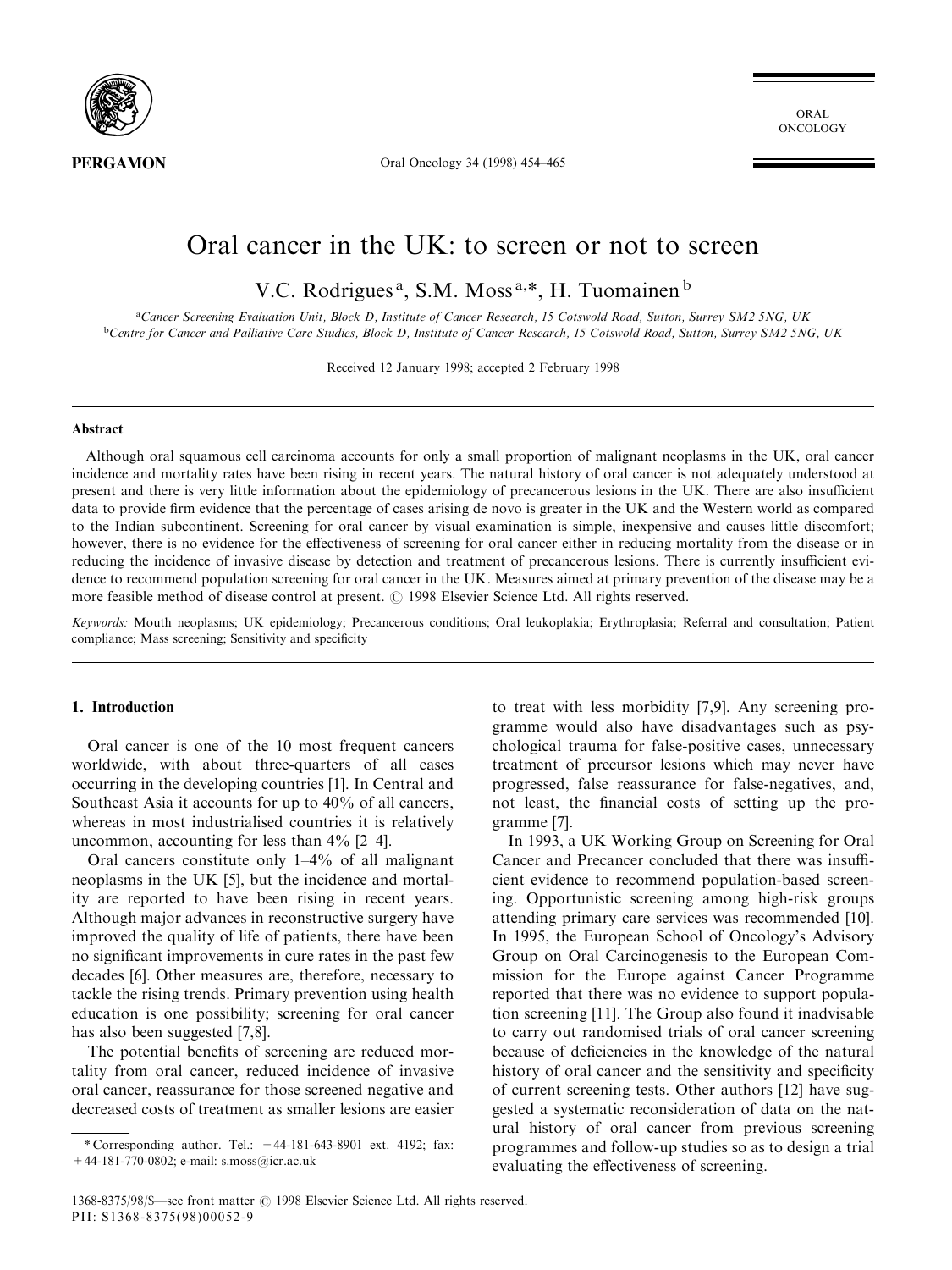Prior to considering the implementation of a screening programme for oral cancer as public health policy in the UK, it is necessary to examine whether the principles of screening are fulfilled  $[13–15]$  and whether sufficient research evidence exists for the beneficial effect of screening and for its cost-effectiveness when compared with other health interventions [16].

This paper discusses the present situation in the UK, with particular emphasis on the evidence for and against population-based screening for oral squamous cell carcinoma (ICD9 140, 141, 143-5).

#### 2. Oral cancer in the UK

In England and Wales, the incidence of oral cancer is 4.0 per 100,000 per year at all ages, but over 30.0 per 100,000 among those aged 65 years or more [4]. Incidence and mortality rates have increased in young males during the last 30 years, a birth cohort effect being seen in those born after  $1911-1912$ . Females show a similar trend though of a smaller magnitude; however, no cohort effect is apparent  $[17]$ . New registrations of oral cancer in 1991 (1815 in all) were 15.6% higher than the figure reported for 1971 [18]. In 1994, there were a total of 893 registered deaths due to oral cancer (ICD9 140, 141, 143-5) in England and Wales, of which  $61\%$ occurred in those aged 65 years or more [19].

In Scotland, among men aged 35–64, mouth cancer (ICD9 143 $-5$ ) mortality rose from 0.5 per 100,000 in 1971–75 to 1.9 per 100,000 in 1985–1989, while in women the rate increased from 0.3 per 100,000 to 0.7 per 100,000. Incidence rates showed a similar trend. A cohort effect was seen for incidence and mortality due to tongue cancer among males born subsequent to 1910 [20,21].

A rising trend in oral cancer incidence has also been reported from Northern Ireland among both sexes though the magnitude is smaller among females [22,23].

A study conducted to determine the accuracy of oral cancer reporting found 27% under-ascertainment of cases at the Thames Cancer Registry and a similar figure at the South Western Cancer Registry. Warnakulasuriya et al. suggest that under ascertainment might be a national problem, the figures for oral cancer in the UK being actually much higher than reported [24].

The incidence of lip cancers has decreased over the last three decades among males. However, intra-oral cancer incidence, particularly that of the tongue and floor of the mouth, is rising in both sexes though the changes are less pronounced among females [18,21,25,26]. In 1991, tongue cancers (ICD9 141) accounted for about 40% of oral cancer registrations, mouth cancer (ICD9 143–5) for about  $50\%$ , and lip cancers (ICD9 140) the remaining 10% (Table 1).

| Table 1 |                                                       |  |
|---------|-------------------------------------------------------|--|
|         | Oral cancer registrations in England and Wales (1991) |  |

|        |     | Females |                                            |  |
|--------|-----|---------|--------------------------------------------|--|
| Number |     |         |                                            |  |
| 125    | 0.5 | 49      | 0.1                                        |  |
| 464    | 1.8 | 273     | 0.8                                        |  |
| 71     | 0.3 | 52      | 0.1                                        |  |
| 246    | 1.0 | 81      | 0.3                                        |  |
| 274    | 1.1 | 180     | 0.5                                        |  |
|        |     | Males   | Rate <sup>a</sup> Number Rate <sup>a</sup> |  |

Source: Office for National Statistics (provisional data).

<sup>a</sup> Directly age standardised rates per 100,000 population using the European standard population.

Studies of oral cancer mortality according to ethnicity suggest substantially raised risks  $(RR=2.2, 95\%$  $CI = 1.5-3.1$  for males and  $RR = 5.5$ , 95%  $CI = 3.7-8.2$ for females) among 'ethnic immigrants' from the Indian subcontinent as compared to the England and Wales `native' population [27]. The incidence of oral cancer among `Asians' in Bradford and Leicestershire has been reported to be higher than in 'non-Asians' [28,29].

To conclude, although the absolute number of oral cancer cases in the UK is small compared to cancers such as breast cancer and colorectal cancer, the incidence and mortality rates are rising and the number is, therefore, likely to increase in future. The total number of oral cancer deaths occurring each year is almost comparable to the number of deaths due to cervical cancer. However, oral cancer deaths occur among comparatively older age groups [30] and a national screening programme is operational for cervical cancer which will already be having an impact on mortality [31].

## 3. Natural history of oral squamous cell carcinoma

#### 3.1. Risk factors

Both smoked [32–34] and smokeless tobacco [35,36] are aetiologically linked to oral cancer. Tobacco is also an important risk factor for pre-cancerous lesions of the mouth [37-40].

There is evidence that chewing betel quid with tobacco is carcinogenic to humans [35]. The habit of betel quid chewing is widespread in Southeast Asia, Eastern Melanesia, and the East African coast [41] and remains prevalent in South Asians who migrate to the UK [27,42], hence increasing the importance of betel quid as a risk factor in this country.

Elevated levels of alcohol consumption confer sizeable risks of developing oral cancer even after controlling for tobacco use  $[43-45]$ .

Other aetiological factors such as diet [46,47], oral hygiene and dentition [48,49], mouthwashes [50,51] and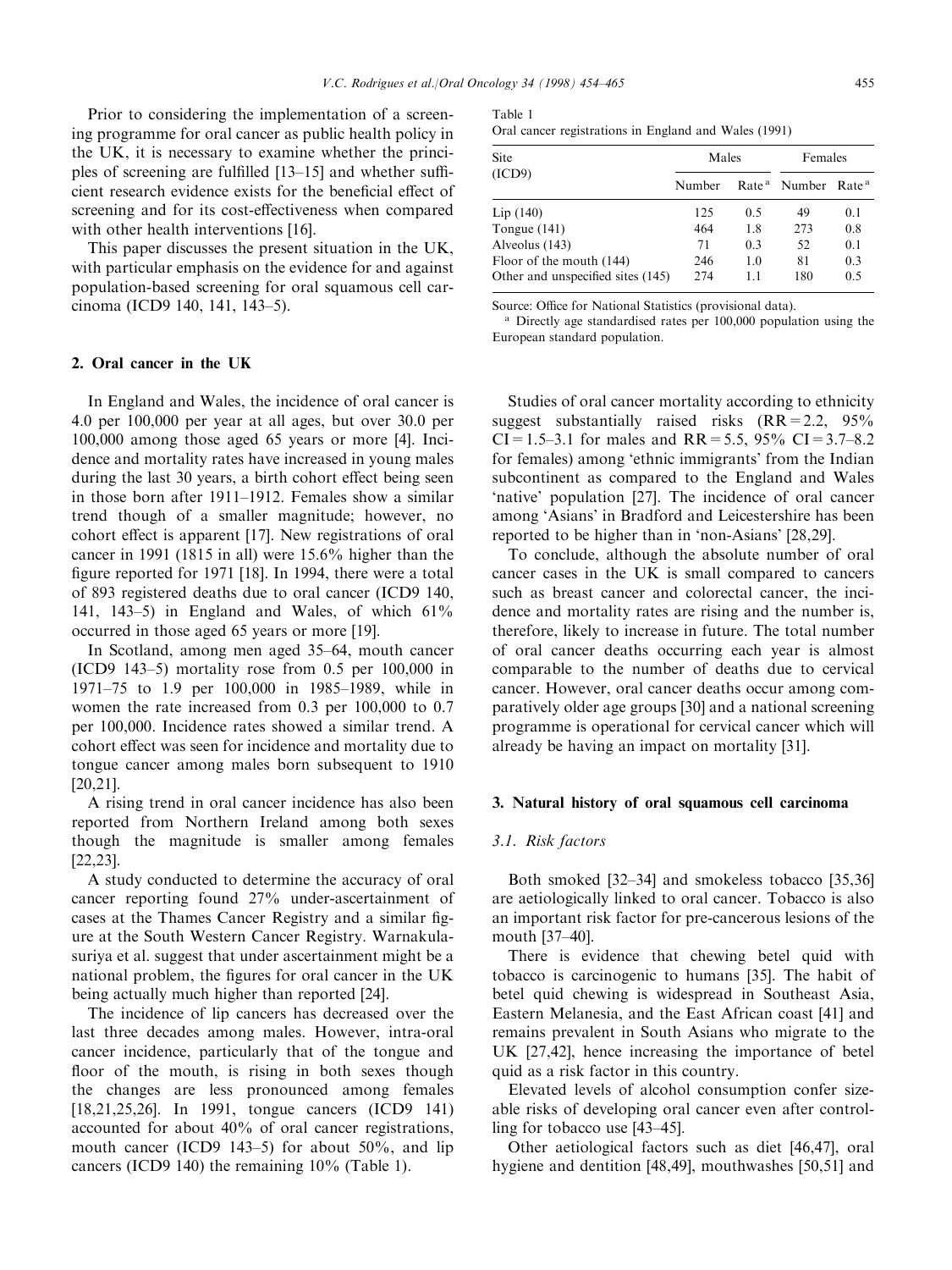viral infections  $[52,53]$  have also been identified but their role is inconsistent.

Although tobacco and alcohol are known to be the major risk factors for oral cancer worldwide, data on risk factors for oral cancer in the UK are limited. La Vecchia et al. [54] suggest that alcohol and tobacco account for about 75% of oral cancers in Europe while dietary deficiencies or imbalances may account for about  $10-15%$ .

A comprehensive discussion of the role of primary prevention in tackling the rising trends of oral cancer incidence and mortality is beyond the scope of this paper. However, it is fairly obvious that such activities should focus on health education to promote the cessation of tobacco use and moderation in alcohol consumption.

# 3.2. Precancerous lesions/conditions and malignant transformation

Both precursor lesions (leukoplakia, erythroplakia) and a number of pre-cancerous conditions (oral submucous fibrosis, lichen planus, syphilitic glossitis and sideropenic dysphagia) are known to exist.

Leukoplakia is the most common precancerous lesion [55]. The incidence and prevalence of oral leukoplakia in the UK are not known. However, outside the UK, the prevalence has been estimated to range from 0.2 to 11.7% [56]. The variation in prevalence between studies is likely to be due to varying methodology as well as population differences in risk factor prevalence. The minimum degree of whiteness required to define leukoplakia is arbitrary, and the lesions included in this group have differed between studies and over time [56-59]. The prevalence of leukoplakia was shown to vary between 0.7 and 24.8% in the same population just by altering the clinical criteria used [58]. In the only population-based prospective study (in Kerala, India), the age-adjusted annual incidence of oral leukoplakia among 20,358 villagers was reported to be 3.3/1000 among males and 1.9/1000 among females [60]. Leukoplakia is more common in males than in females and usually affects persons older than 40, the average age being 60 years  $[61-63]$ .

The risk of malignant transformation is reported to vary with gender (higher among women), type of leukoplakia (higher among those that are idiopathic, nonhomogenous, of a long duration, or situated on the tongue/floor of the mouth), presence of Candida albicans, and presence of epithelial dysplasia [55]. Hospitalbased series from Europe and USA have reported malignant transformation rates of  $4.4-17.5\%$  for leukoplakia, whereas in India, population-based studies report rates of  $0.13-2.2\%$  (Table 2). Estimates of the percentage of leukoplakias which regress to normal vary between 4.6% per year in India to 28.6% in the USA. It is difficult to determine to what extent these differences are due to case selection, as opposed to variation in natural history.

The prevalence of erythroplakia is not known but it is less common than leukoplakia [64]. In a study of 64,354 cases of potential pre-malignant lesions in the USA, erythroplakias constituted only 0.09% of the total [65]. Erythroplakia has no apparent sex predilection and

Table 2 Malignant transformation and regression of leukoplakia

| Reference | Setting                                |                                                | Number of<br>cases                            | Follow-up                                                | Transformation<br>$(\frac{0}{0})$                       | Regression<br>(%) |
|-----------|----------------------------------------|------------------------------------------------|-----------------------------------------------|----------------------------------------------------------|---------------------------------------------------------|-------------------|
| [134]     | California, USA                        | hospital                                       | 105                                           | $1-11$ years                                             | 6.7                                                     |                   |
| [135]     | San Fancisco, USA                      | hospital leukoplakia<br>patients               | 257                                           | mean 7.2 years                                           | 17.5                                                    | 28.6              |
| [136]     | Amsterdam                              | hospital<br>leukoplakia patients               | 84<br>46 with available<br>follow-up          | $1-8$ years (mean 2.5)                                   | 3.6(3/84)<br>6.5(3/46)                                  |                   |
| [137]     | Stockholm, Sweden                      | hospital                                       | 782                                           | $1-20$ years                                             | 4.0                                                     |                   |
| [138]     | Copenhagen, Denmark                    | hospital                                       | 248                                           | $1-10$ years (mean 3.7)                                  | 4.4                                                     | 20.1              |
| [139]     | Budapest, Hungary                      | hospital                                       | 670                                           | $1-30$ years (mean 9.8)                                  | 6                                                       | 31                |
| [140]     | Oslo, Norway                           | hospital                                       | 157                                           | $6-16$ years (mean 9.1)                                  | 8.9                                                     |                   |
| $[141]$   | Gujarat, India                         | industrial workers                             | 4,762                                         | 2 years                                                  | 0.13                                                    | 31.6              |
| $[72]$    | Kerala, India<br>Andhra Pradesh, India | field survey<br>1966–77                        | 410<br>360                                    | $1-10$ years (mean 7)<br>$1-10$ years (mean 7)           | 2.2 $(4.4/1000 \text{ p.a.})$<br>0.3                    | 4.6 p.a.          |
| $[142]$   | Kerala, India                          | cohort of<br>tobacco users<br>baseline 1977–78 | 489 homogenous<br>13 nodular<br>105 ulcerated | median 4.8 years<br>median 2.8 years<br>median 4.4 years | $1.3/1000$ p.a.<br>$162.2/1000$ p.a.<br>$2.2/1000$ p.a. |                   |

p.a., per annum.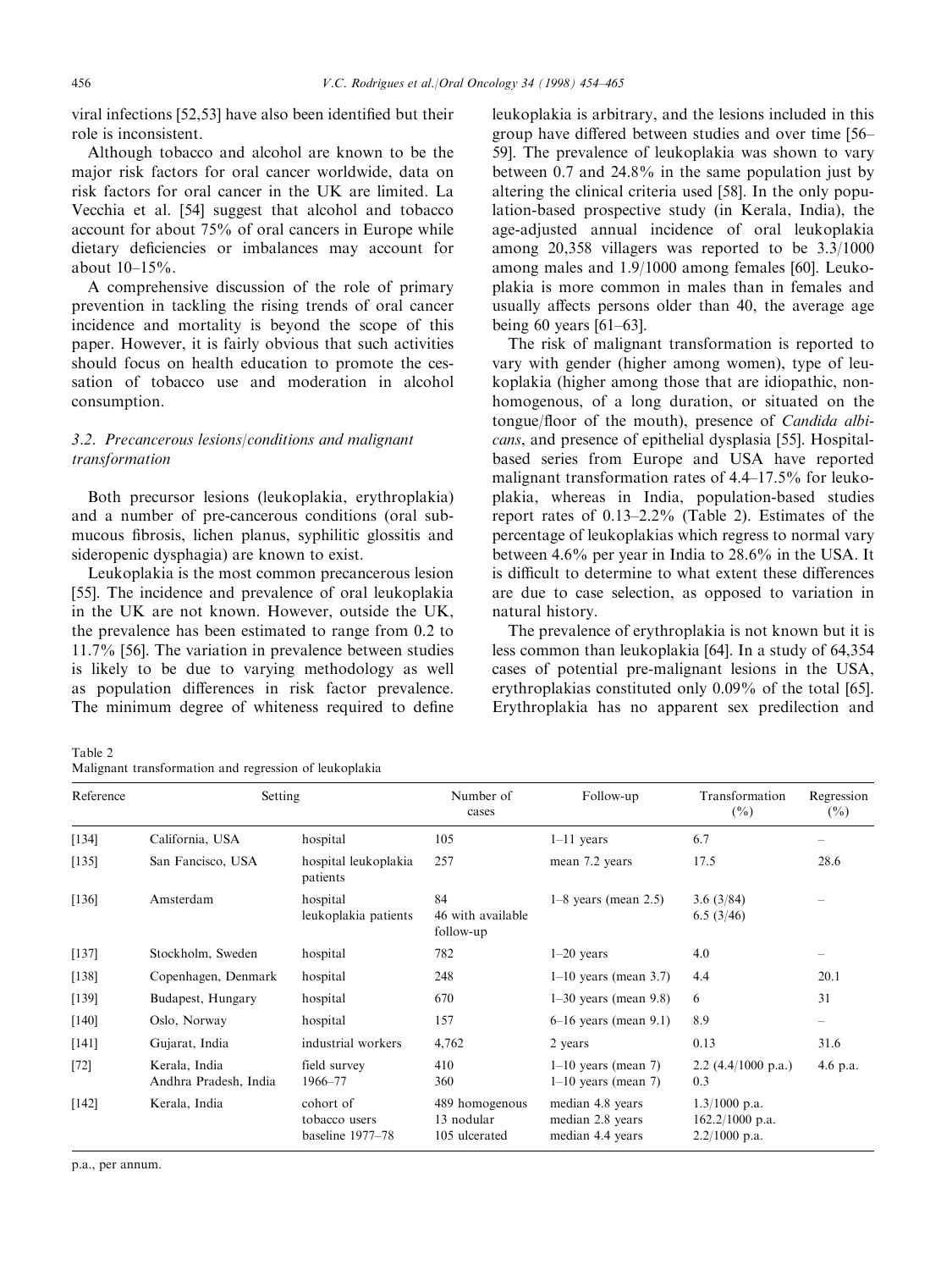is more common in the sixth and seventh decades of life [65,66]. There are no studies reporting follow-up of series of cases of erythroplakia, perhaps due to its relatively low prevalence or due to more active management. Most studies of biopsied cases of erythroplakia have found that the majority show areas of epithelial dysplasia, carcinoma in situ or invasive cancer [65,67], leading most authors to conclude that erythroplakia has a high potential for malignant transformation. However, the role of erythroplakia as a precursor lesion as opposed to an early sign of carcinoma in situ or invasive cancer is not clear.

Oral submucous fibrosis (OSMF) is a chronic disease of the oral mucosa which occurs predominantly among people of Indian origin and occasionally among other Asians. Sporadic cases have been reported among non-Asians (Europeans) [68,69]. The prevalence of OSMF in India ranges from 0.2 to 1.2% [70]. Evidence for the pre-cancerous nature of OSMF includes the observation of a higher prevalence of leukoplakia in cases of OSMF, the occurrence of epithelial dysplasia, the occurrence of OSMF in oral cancer patients and the higher incidence of oral cancer in patients with OSMF [70]. Data from India show increasing rates of malignant transformation with increasing duration of follow-up for OSMF  $(2-3)$ % at 10 years of follow-up, 4.5% over 15 years, and 7.6% over a 17-year period).

Oral lichen planus (OLP) is a mucocutaneous disorder affecting  $1-2\%$  of the population in the UK [71]; similar figures have been reported in one study from India [72]. The malignant potential of OLP has been the subject of controversy for some time [73], the primary reasons being a debate over the diagnostic criteria and definition of OLP, the selection of patients included in follow-up studies and lack of information on the prevalence of OLP in the general population. Its role as a true precursor lesion remains unclear.

Other pre-cancerous conditions such as sideropenic dysphagia and tertiary syphilis are now rare in developed countries [74,75].

## 3.3. Cancers arising `de novo'

The percentage of oral cancers which arise from precursor lesions is not accurately known, but has been estimated as more than 75% in India [76]. Although there are suggestions that the percentage of oral cancer cases arising de novo is greater in the Western world as compared to India [77], there are insufficient data to provide firm evidence particularly in countries such as the UK. Speight and Morgan [64] have calculated that, based on estimates of prevalence of leukoplakia and malignant transformation rates from the literature, progression of leukoplakias could account for the observed incidence of oral cancer in the UK.

#### 4. Management

## 4.1. Potentially malignant oral lesions

To date, there are no widely accepted guidelines for the management of potentially malignant oral lesions in the UK  $[40, 78, 79]$  and available evidence confirms variability in the management of these lesions. Marley et al. [79] reports that only 6% of oral and maxillofacial surgeons had seen more than 100 patients with such lesions during the year of study (1993). This may reflect the referral of these patients to other specialties such as oral medicine clinics, ENT (ear, nose and throat) surgeons, plastic surgeons and radiotherapists or simply the low number of patients with pre-malignant oral lesions in the UK. Although the definitive diagnosis of potentially malignant lesions is based on histopathology [80,81], only 67% of the consultants biopsied the lesion routinely at initial presentation, the remaining 33% presumably relying on clinical appearance as a guide.

The malignant potential of leukoplakia appears to be associated with the presence of epithelial dysplasia which is graded by convention as mild, moderate or severe [82]. The clinical significance of mild and moderate epithelial dysplasia is not known but current evidence suggests that severe epithelial dysplasia has a high potential for future development of malignancy [83].

A management protocol for potentially malignant oral lesions proposed by Lamey [78] suggests the elimination of risk factors where possible, followed by a biopsy and surgical excision of lesions with severe dysplasia. For mild-moderately dysplastic lesions, a followup and re-biopsy is suggested after a 3-month period, with bleomycin or retinoid therapy if dysplasia is unchanged. A 6-monthly review is suggested for all patients for their entire life-time.

Most authors seem to agree on the initial approach suggested by Lamey but differ in their opinions on which lesions require surgical excision. Tradati et al. [84] suggest surgical excision of all persistent leukoplakias because of poor patient compliance with follow-up. Other authors [55] recommend active treatment for lesions showing moderate or severe dysplasia, with oral sub-site being the deciding factor in whether or not to treat mild dysplasia. In the UK, treatment of mild to moderate dysplasia varies, with 16% of oral and maxillofacial surgeons preferring no active treatment. For severe dysplasia and carcinoma in situ, the majority (96%) favoured excision; however, three  $(2\%)$  of the clinicians reported not undertaking any active treatment for these lesions [79].

#### 4.2. Chemoprevention

Retinoids [85 $-87$ ],  $\beta$ -carotene [88], vitamin E [89] and Spirulina fusiformis [90] have been shown to produce regression of oral leukoplakia, but the lesions recur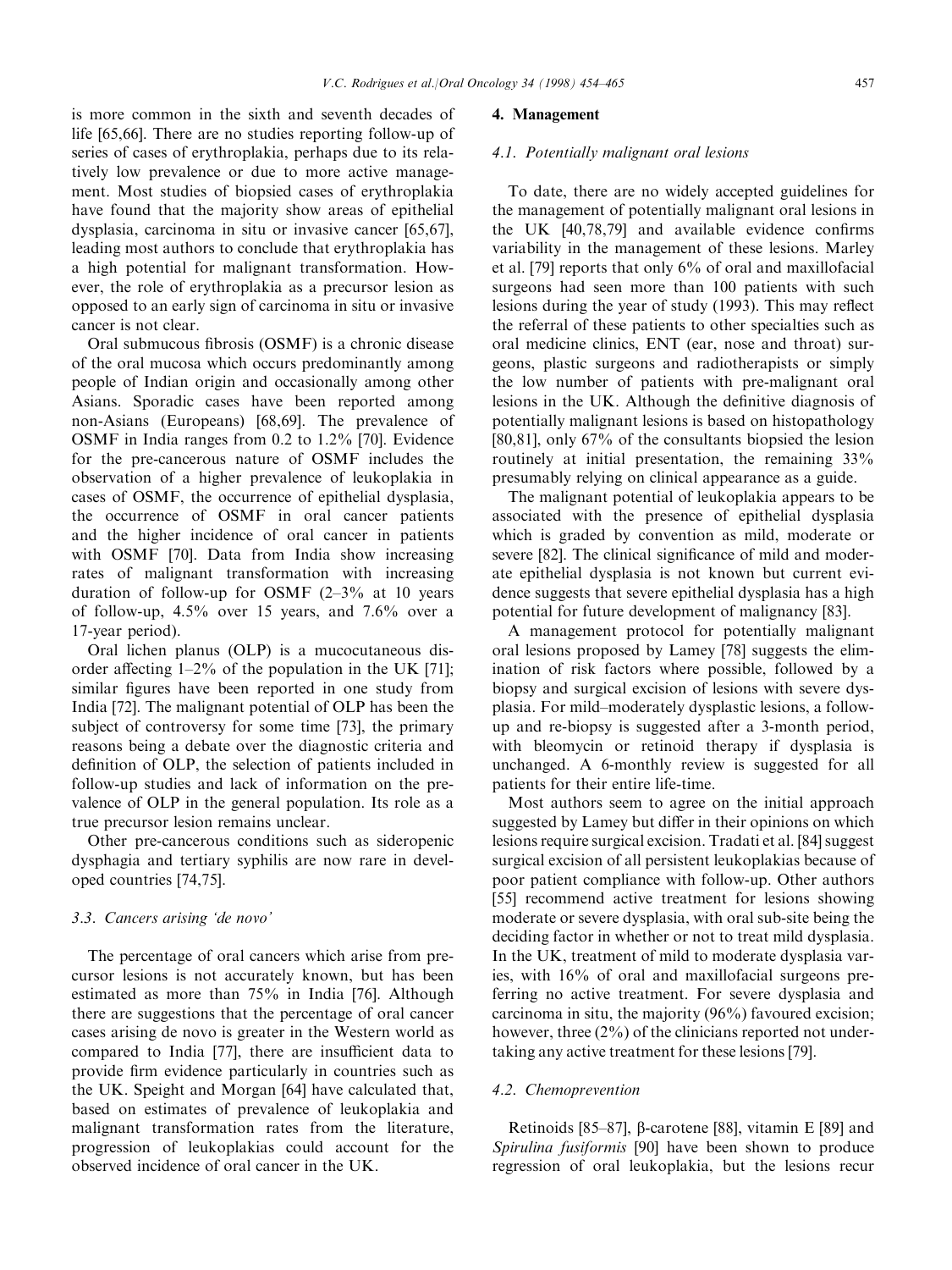soon after stopping the administration of the chemopreventive agents.

As no trial has evaluated primary outcome in terms of reduction in oral cancer incidence and mortality rates in apparently healthy subjects, it is at present premature to suggest chemoprevention as a routine strategy to prevent oral cancers.

# 4.3. Oral cancer

Treatment in the early stages of oral cancer is a choice between elective surgery and radical radiotherapy and depends on factors like the site of the tumour, stage, previous irradiation, histology and age of the patient. Preferences vary considerably between treatment centres, and partly reflect differences in resources, expertise, referral patterns and individual clinicians' opinions [11]. There is no evidence that survival of oral cancer patients can be improved by chemotherapy.

Formulation of national guidelines for the management of potentially malignant oral lesions and oral cancer, based on current knowledge, is essential to make the diagnosis and treatment of these lesions consistent across the UK.

## 5. Oral cancer prognosis

## 5.1. Predictors

Tumour stage is a significant predictor of survival, with prognosis worsening as stage increases  $[91-94]$ . Stage has also been found to be related to recurrence [94].

Several studies have reported an independent prognostic role for tumour diameter with treatment of lesions less than 2 cm in diameter resulting in a better prognosis than that of larger lesions [95–98].

Clinical involvement of neck nodes is also a good marker of prognosis: lymph node negative cases have a significantly better prognosis than cases with lymph node involvement [91,96,99,100]. Prognosis has also been reported to worsen as lymph node involvement progresses [95,98].

Duration of symptoms and clinical appearance of the tumour do not seem to have any prognostic significance when adjusted for other clinical factors [92,95]. Tumour site has been found to be an independent prognostic factor in some studies [93,96]. Lip cancers are reported to have the best prognosis with 5-year survival rates of  $85-95\%$  [101,102] whereas for tumours in the oral cavity 5-year survival rates vary from 25 to 60% [95].

Research into the role of histological factors, DNA ploidy, oncogene expression and other biological markers has shown that these may complement tumour stage as prognostic factors, but the results remain

inconclusive at present. These investigations are also time consuming and require expensive equipment, thus limiting their clinical use as markers of prognosis. More prospective research is needed in order to establish the predictive value of such markers.

#### 5.2. Diagnostic delay

Although the oral cavity permits easy access to visual examination, most carcinomas of the oral cavity are not diagnosed until they are symptomatic. By this time they are larger than 2 cm, regional spread to lymph nodes already having occurred in 50% of cases [103,104]. Several authors have reported a median total delay of approximately 4 months  $[104–108]$ . A study in the UK reported that patient delay in seeking professional advice was the most important factor delaying diagnosis [109]. Professional delay can result from failure on the part of the clinician to conduct a thorough examination, a low index of suspicion, and lack of experience with these tumours [104]. In the UK, a mean delay of 6.4 days from referral to histological diagnosis and 25.8 days from diagnosis to treatment has been reported [110]. One study [111] reported that general practitioners (GPs) diagnosed and referred oral cancer cases earlier than dental practitioners although the patient populations examined were similar. Another [109] found that dental practitioners were less likely than GPs to suggest a diagnosis of malignancy or to emphasise the urgency of the consultation in their referral letters to the specialist. These findings suggest an important role in the early diagnosis of oral cancer for GPs in the National Health Service as well as the need for continuing education among both groups of practitioners.

## 6. Screening for oral cancer

Screening for oral cancer and pre-cancer can be carried out by a systematic visual examination of the surface of the oral mucosa. The screening test is, therefore, relatively simple and inexpensive to perform, and causes little discomfort to the patient. A detailed examination protocol, including palpation for lymph nodes has been described [112] and palpation of the posterior third of the tongue has also been recommended [10]. The necessity for adequate lighting (standard dental lights) and the use of dental and laryngeal mirrors have been recognised [103].

# 6.1. Compliance

Pilot studies conducted within the UK have shown that the acceptance of an invitation to oral screening varies according to the setting.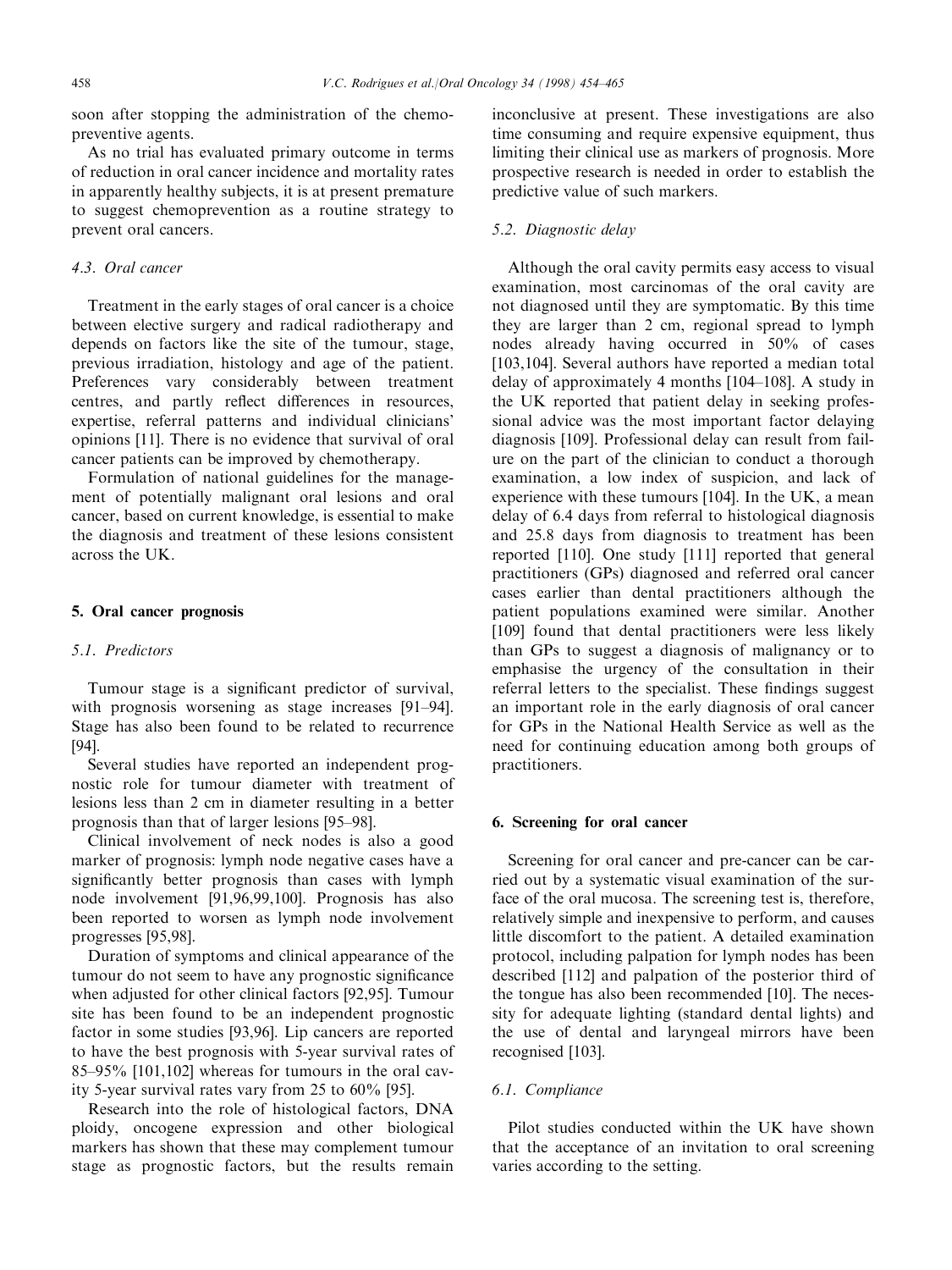A study carried out at a commercial organisation in London reported a 53% compliance among employees aged 40 and over, who were invited to attend for oral screening by a dentist on-site [113]. However, in a study of the feasibility of conducting oral screening as part of a routine dental check-up in a comparable setting to a NHS practice, almost all (1947/1949) subjects of any age registered with an industrial dental clinic who were invited to attend for an oral screen as part of their dental examination agreed to participate [114]. An invitational screening programme [115] targeting 4348 subjects (aged 40 and over) registered with an inner city medical practice in North London reported that 25.7% of those invited accepted; a further 8.5% responded after a second mailing. Of those screened, 12 patients (1.2%) tested positive, but only eight of these attended the referral appointment [115].

These results highlight the problem that, whilst the simplest way to organise screening in the UK may be to link examinations to dental check-ups, this may not reach the majority of the population at risk.

In the USA, a survey conducted in 1992 showed that 14.3% of respondents reported ever having an examination for oral cancer; of these more than half reported that their most recent examination was as part of a dental check-up, and more than a third said it was part of a routine physical examination [112].

Elsewhere, different strategies have been used to recruit subjects for oral cancer screening. A study in northeast Italy attempted to identify high-risk subjects (smokers and/or heavy drinkers) attending GP surgeries and offer them an examination for the early detection of head and neck cancer. Of 627 subjects identified over a 2-year period only 212 (34%) attended for examination [116].

In Tokoname, Japan, annual screening of 60-year-old residents for oral cancer and pre-cancer by postal invitation was begun in 1986 [117]. Of the 5187 individuals invited betweeen 1986 and 1983, only 802 (15.5%) attended. Among the variables studied, participation in screening for other diseases was most strongly associated with attendance.

# 6.2. Validity of the test

The sensitivity and specificity of screening depend on factors such as the training of the individual performing the examination, and on the criteria used to determine which lesions are counted as `positive' and warrant referral for further investigation. The yield and positive predictive value depend on the population screened.

In the UK, examination of the oral cavity has been reported to have a sensitivity ranging from 71 to 81% and a specificity of  $99\%$  or more when screening was carried out by general dental practitioners, with dental specialists' diagnosis as the gold standard [113, 114,118]. In two studies [113,114], detection of a white or red patch or ulcer of more than 2 weeks duration constituted a positive test. The relatively low yield in one study [114] has been suggested to be due to the confidence of the screeners in diagnosing frictional keratosis (counted as a negative test). The fact that over half the subjects were below age 50 could also be a factor.

An attempt has been made to use computer-aided diagnosis, `neural networking', to identify people at high risk of oral cancer [119]. Using data obtained on 10 risk factors, the 'network' correctly identified 80% of subjects diagnosed by specialists as having positive lesions, and had a specificity of 77%.

A number of authors have reported on the use of toluidine blue dye as an adjunct for screening for oral cancer in order to increase sensitivity by providing better demarcation of SCC and dysplastic changes [120]. A recent study in a clinical series found a sensitivity of 100% for oral cancer and 79.5% for oral epithelial dysplasia, but a specificity of only  $62.5\%$  [121]. A metaanalysis [122] of a number of clinical studies estimated the sensitivity of the test to range from 93.5 to 97.8%, and the specificity from 73.3 to  $92.9\%$ , but there are no studies of its use in a screening situation.

Table 3 summarises the results of the UK studies: specificity is high, sensitivity (where measurable) satisfactory, and values for the yield of positive lesions are generally high.

| Table 3                                                        |  |
|----------------------------------------------------------------|--|
| Sensitivity and specificity of the screening test (UK studies) |  |

| Reference | Area/country | Settting                                      | Subjects screened | Age       | Sensitivity<br>(%)       | Specificity<br>(%) | Yield<br>(0/0) | <b>PPV</b><br>(%) |
|-----------|--------------|-----------------------------------------------|-------------------|-----------|--------------------------|--------------------|----------------|-------------------|
| [113]     | London       | company dental practice                       | 309               | $40 +$    | 71                       | 99                 | 5.5            | 86                |
| [114]     | Wirral       | industrial dental clinic                      | 1947              | $20 - 69$ | $\overline{\phantom{0}}$ | 100                | 0.2            | 100               |
| [118]     | London       | dental hospital (out-patients)<br>department) | 1042              | $40 +$    | 81                       | 99                 | 3.1            | 68                |
|           |              | inner-city medical practice                   | 985               |           | 64                       | 99                 | 2.2            | 47                |

PPV, positive predictive value.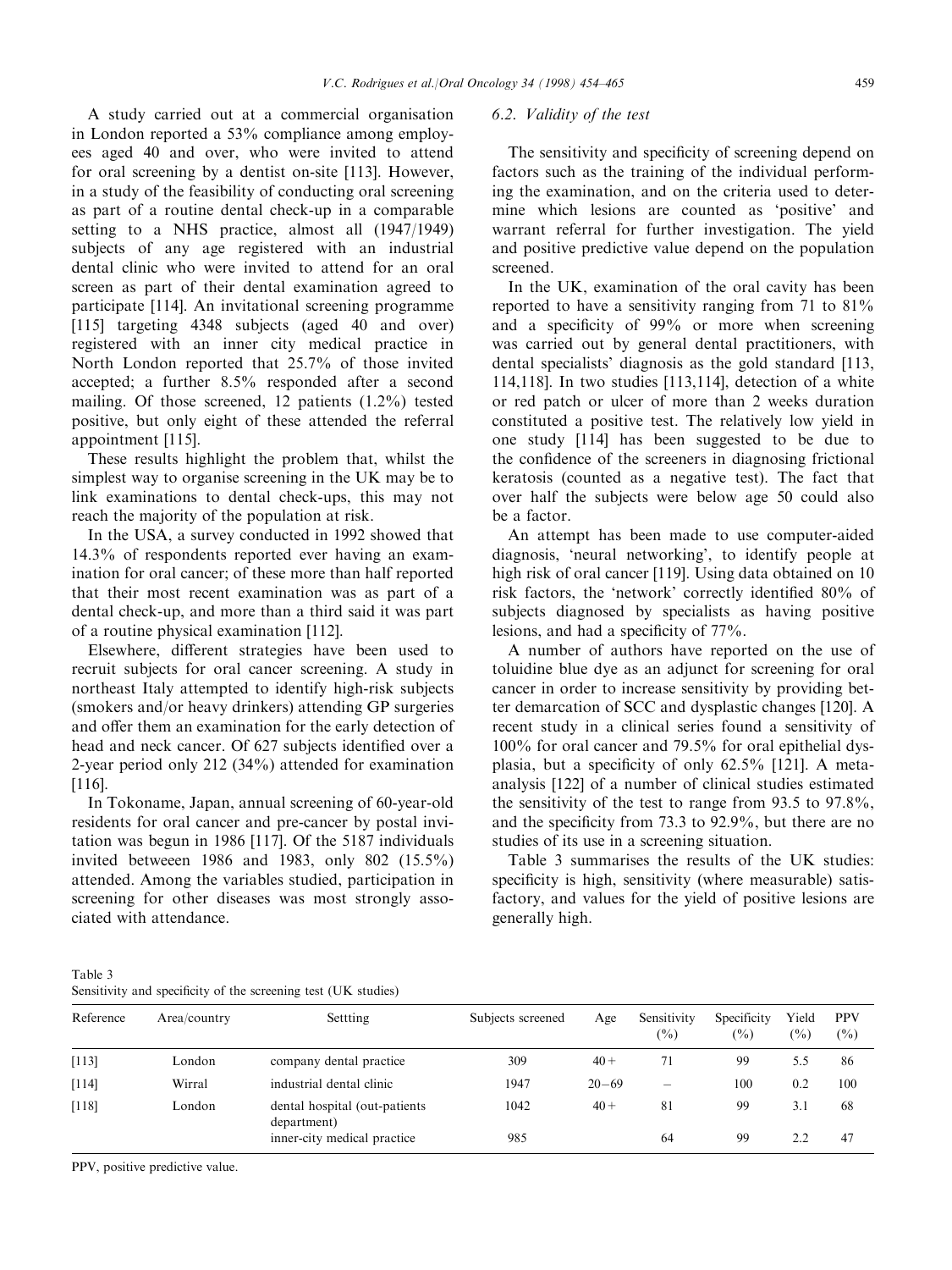## 6.3. Large-scale population screening studies

These have mostly been carried out outside the UK, in areas where oral cancer is a significant public health problem. In a number of studies in developing countries, a major problem with compliance has been with attendance for referral in those with a suspicious lesion.

The feasibility of using primary health care workers for oral cancer screening has been investigated in Sri Lanka [123]. Of 29,295 individuals (age  $>$  20 years) screened, 1220 (4.2%) had oral lesions warranting referral [124]. However, only  $660$  (54.1%) of these subsequently attended re-evaluation by the project dentist and  $384$  ( $58\%$ ) had the diagnosis confirmed. Of a sample of 1212 subjects screened negative and re-examined,  $21$  (1.7%) were classified as positive. In another study in Sri Lanka [125], the use of a simultaneous health education programme improved compliance with referral to 62% (2193/3559). The detection rates were 35 per 100,000 for new oral cancers, and 30 per 1000 for a true positive referral. Of 1350 negative cases re-examined 3.8% had `referable' lesions.

In Kerala, India, a sensitivity of  $59\%$  and a specificity of 98% have been reported for screening by Basic Health Workers and re-examination by dentists [126] . Of those referred, 72% had attended further examination, and 45% of these were deemed correctly referred. In another study in Kerala [127], despite organised training, only a small percentage of primary health workers were motivated to carry out screening. They examined 17,812 subjects (6.5% of those eligible) over a period of 36 months, but of the 408 referred with suspected lesions only 258 (63.2%) attended for re-examination. A population-based oral cancer screening trial aiming to randomise 90,000 individuals to intervention and control groups was begun in 1995 in Trivandrum, India. About 32,000 subjects have already been recruited, and a recent report indicates almost perfect agreement (kappa= $0.85$ ) between health workers performing the oral screen and the reference findings provided by physicians, in the identification of various oral precancerous lesions [128].

In Cuba, an oral cancer screening programme has been in existence since 1984, with the aim of all subjects  $\geq 15$  years of age having an annual oral examination by a dentist  $[129]$ . Between 1984 and 1990, 12– 26% of the population were covered annually, and of 30,244 (0.23%) individuals referred only 28.8% complied. The detection rate for cancers and pre-cancerous lesions was 0.3 per 1000 screens. A recent paper claims that a fall in the percentage of stage  $II$ -IV cancers between 1982 and 1988 reflects the effect of this program [130]. It is unlikely that treatment of pre-cancerous lesions would have a marked effect within such a time period. As no rates are presented, the percentages

may simply reflect an increase in the diagnosis of early stage disease.

## 6.4. Mouth self-examination (MSE)

The majority of work on early detection of oral cancer has been on screening by health professionals. There is little information about the feasibility of self-screening, or on health education to promote this. One study which examined the feasibility of MSE in India reported that 36% of 22,000 eligible subjects approached had practised MSE [131]. Among 247 subjects visiting the clinic within 2 weeks of the promotion (distribution of brochures regarding MSE), seven new oral cancers and 82 pre-cancerous lesions/conditions were detected. However, there is no information on longer term uptake or detection rates.

# 6.5. Costs of screening

There are no estimates available of the full cost of a screening programme for oral cancer. Clearly the costs will vary according to the setting and method of organisation. The initial examination has been quoted as taking less than 5 min (e.g. of a dentist's time). However, it has been pointed out that the abolition of free dental check-ups in the UK means that the cost of screening in such a setting would, therefore, be borne by the population, and would have a detrimental effect on uptake [132].

Although facilities for the diagnosis and treatment of potentially malignant and malignant oral lesions exist, implementation of a population-based screening programme on a nationwide scale would be a strain on the available resources because of the resulting increase in work-load.

Preliminary results from a simulation model of population screening for oral cancer and precancer indicate that approximately 18,000 individuals would need to be screened in order to save one life [133]. With an assumed compliance rate of  $50\%$ , the net benefit of screening was the equivalent of 2.8 lives saved. However, any health gain achieved by screening would be severely compromised in the presence of low compliance rates, variable performance (detection rates) by practitioners, and high drop-out rates that might occur in a programme providing periodic rescreening.

## 7. Conclusions

Oral cancer incidence and mortality are currently rising; a cohort effect is seen for males born after  $1911-12$ . Each year about  $2000$  new oral cancers (ICD9  $140-145$ ) and 1000 oral cancer deaths are registered in England and Wales. Although the major risk factors for oral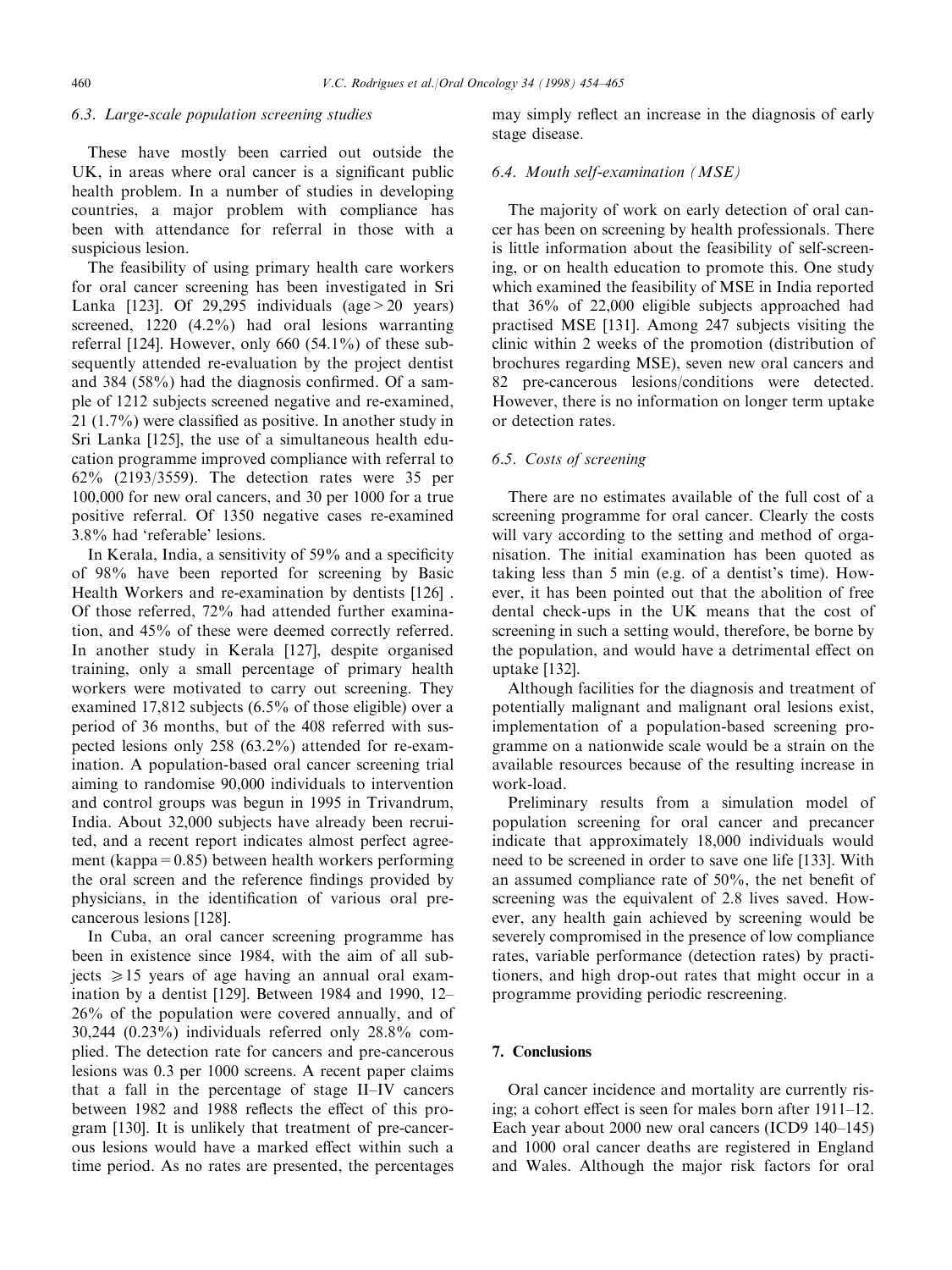cancer are known to be tobacco and alcohol consumption, more information is needed on the risk factors for oral cancer in the UK, including those in ethnic groups, and on the reasons for the increasing incidence.

Visual examination appears to be a valid screening test for oral cancer and pre-cancer, the acceptability of screening varying according to the setting. There is a likelihood of selection bias, particularly if screening is performed in dental practices, with those attending likely to be a more health-conscious and low-risk population. In developing countries, whilst acceptance of initial examination has been good, compliance with referral by subjects detected positive has often been poor, and adequate resources may not be available for follow-up.

Incomplete understanding of the natural history of precursor lesions makes the classification of positive cases at screening difficult. Identification of all leukoplakias as `positive' is likely to result in considerable over-diagnosis, but determination of which lesions are likely to progress involves invasive techniques. In addition, treatment of leukoplakia does not necessarily prevent progression to invasive cancer.

Further research into the natural history of the disease would be worthwhile in order to provide better estimates of the prevalence of pre-cancerous and early invasive lesions in Western countries. Whilst dentists may be the most appropriate professionals to conduct such studies, care needs to be taken to avoid a highly selected population.

As there are no widely accepted guidelines for the management of potentially malignant oral lesions in the UK and available evidence confirms variability in the management of these lesions by consultant oral and maxillofacial surgeons, formulation of national guidelines based on current knowledge is essential to make the diagnosis and treatment of these lesions consistent across the UK.

Although treatment of early invasive cancer will cause less morbidity than that of late-stage cancer, and early stage disease has a better prognosis, there is no evidence on the effectiveness of population screening for oral cancer, either in reducing mortality from the disease or in reducing the incidence of invasive disease by the detection and treatment of precursor lesions. On the same basis, there is no justification for opportunistic screening in general practitioner/dental practitioner clinics. In addition, this method might not reach individuals at high risk of disease, as clinic attendees are often more health conscious, low-risk individuals.

Further research on the effectiveness of screening for oral cancer, ideally in the form of a randomised trial is, therefore, necessary before population screening is considered. The applicability of the results of the on-going Indian trial [28] to the UK are likely to be limited, both due to methods of intervention and possible differences

in natural history. A randomised trial in the general population in the UK would be prohibitively large with an estimated sample size in excess of 1.4 million subjects based on current oral cancer mortality rates among the general population ( $\alpha$ =0.05, 80% power to detect a mortality reduction of 20%). Calculation of sample size using expected mortality rates among a population initially free of disease (as in a screening trial setting) would yield an even higher figure. Although this problem could be overcome by targeting a sub-group at sufficiently increased risk of oral cancer, identification of such a group (smokers and drinkers aged  $40+$  years) would be a difficult task as lifestyle factors are often difficult to ascertain and people are reluctant to admit to them [7].

There is currently insufficient evidence to recommend population screening for oral cancer in the UK. Other measures, particularly efforts aimed at primary prevention of the disease may be a more feasible method of disease control at present.

## Acknowledgements

This paper is based on a review of the early natural history of oral cancer prepared by the Cancer Screening Evaluation Unit for the NHS National Cancer Research and Development Division in July 1997, a project funded by the NHS R&D Division (Project NCP/ ICV/ 042/ K). We are grateful to Dr J. Melia, Cancer Screening Evaluation Unit, Institute of Cancer Research, for her valuable comments and suggestions.

#### References

- [1] Macfarlane GJ, Boyle P, Evstifeeva TV, Robertson C, Scully C. Rising trends of oral cancer mortality among males worldwide: the return of an old public health problem. Cancer Causes Control 1994;5:259-65.
- [2] Johnson NW. Orofacial neoplasms: global epidemiology, risk factors and recommendations for research. International Dentistry Journal 1991;41:365-75.
- [3] Smith CJ. Epidemiology and aetiology. In: Langdon JD, Henk JM, editors. Malignant Tumours of the Mouth, Jaws and Salivary Glands. London: Edward Arnold, 1995, pp. 1-13.
- [4] Downer MC. Patterns of disease and treatment and their implications for dental health services research. Community Dental Health 1993;10(Suppl. 2):39-46.
- [5] Johnson NW, Warnakulasuriya KA. Epidemiology and aetiology of oral cancer in the United Kingdom. Community Dental Health 1993:10:13-29.
- [6] Cancer Research Campaign: Oral Cancer Factsheet 14.1, 1993.
- [7] Speight PM, Zakrzewska J, Downer MC. Screening for oral cancer and precancer. European Journal of Cancer: Oral Oncology 1992;28:45-8.
- [8] Nally F. Screening for oral cancer. Practitioner 1992;236:915-6, 919±20.
- [9] Warnakulasuriya KAASW. Strengths and weaknesses of screening programmes for oral malignancies and potentially malignant lesions. European Journal of Cancer Prevention 1996;5:93-8.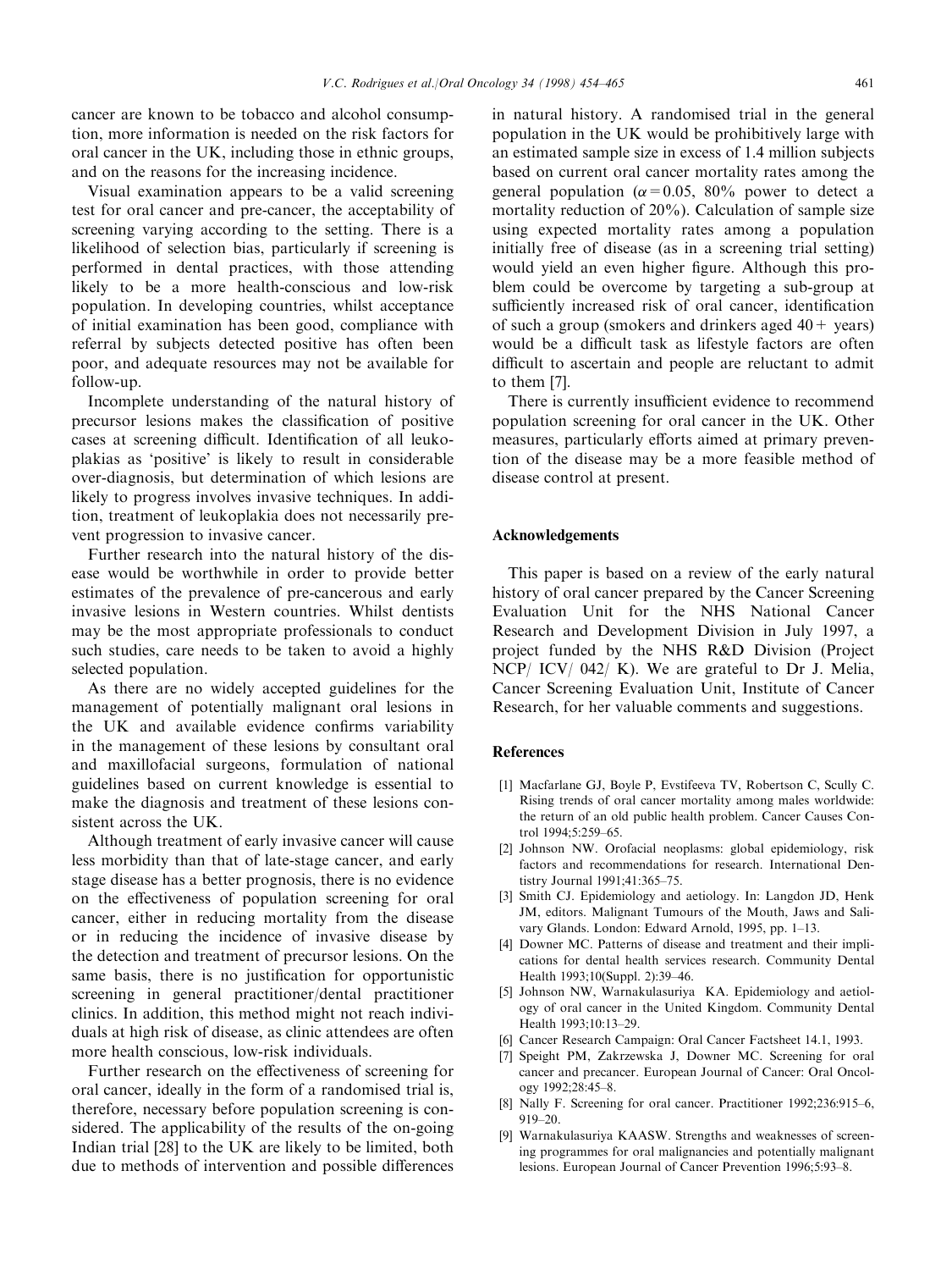- [10] Zakrzewska JM, Hindle I, Speight PM. Practical considerations for the establishment of an oral cancer screening programme. Community Dental Health 1993;10:79-85.
- [11] Boyle P, Macfarlane GJ, Blot WJ, et al. European School of Oncology Advisory Report to the European Commission for the Europe Against Cancer Programme: oral carcinogenesis in Europe. European Journal of Cancer: Oral Oncology 1995;  $31.75 - 85$
- [12] Franceschi S, Barzan L, Talamini R. Screening for cancer of the head and neck: if not now, when? Oral Oncology 1997;33:313-6.
- [13] Wilson JMG, Jungner, G. Principles and Practice of Screening for Disease. Geneva: World Health Organization, 1968.
- [14] Wald N, Cuckle H. Reporting the assessment of screening and diagnostic tests. British Journal of Obstetrics and Gynaecology 1989;96:389±96.
- [15] National Screening Committee. First Report of the National Screening Committee. London: Department of Health, 1998.
- [16] Calman K. Developing screening in the NHS. Journal of Medical Screening 1994;1:101-5.
- [17] Hindle I, Downer MC, Speight PM. The epidemiology of oral cancer. British Journal of Oral Maxillofacial Surgery 1996;34:471±6.
- [18] Worrall SF. Oral cancer incidence between 1971 and 1989. British Journal of Oral Maxillofacial Surgery 1995;33:195-6.
- [19] Office for National Statistics. Mortality Statistics: Cause, England and Wales, 1993 (revised) and 1994. London: HMSO, 1996.
- [20] Macfarlane GJ, Boyle P, Scully C. Oral cancer in Scotland: changing incidence and mortality. British Medical Journal  $1992:305:1121-3$
- [21] Coleman M, Esteve J, Damiecke P, Arsland A, Renard H. Trends in Cancer Incidence and Mortality. Lyon: IARC, 1993.
- [22] Gregg TA, Cowan CG, Kee F. Trends in the relative frequency of histologically diagnosed epithelial dysplasia and intra-oral carcinoma in Northern Ireland, 1975-1989. British Dentistry Journal 1992;173:234-6.
- [23] Cowan CG, Gregg TA, Kee F. Trends in the incidence of histologically diagnosed intra-oral squamous cell carcinoma in Northern Ireland, 1975 $-89$ . British Dentistry Journal 1992;173:231 $-3$ .
- [24] Warnakulasuriya KA, Acworth P, Bell J, Johnson NW. Incompleteness of oral cancer registration in south-east England, 1971– 87. British Journal of Cancer 1994:70:736-8.
- [25] Hindle I, Nally F. Incidence of oral cancer. British Dentistry Journal 1991;170:432.
- [26] Hindle I, Nally F. Oral cancer: a comparative study between 1962-67 and 1980-84 in England and Wales. British Dentistry Journal 1991:170:15-20.
- [27] Swerdlow AJ, Marmot MG, Grulich AE, Head J. Cancer mortality in Indian and British ethnic immigrants from the Indian subcontinent to England and Wales. British Journal of Cancer 1995;72:1312±9.
- [28] Barker RM, Baker MR. Incidence of cancer in Bradford Asians. Journal of Epidemiology & Community Health 1990;44:125-9.
- [29] Donaldson LJ, Clayton DG. Occurrence of cancer in Asians and non-Asians. Journal of Epidemiology & Community Health 1984;38:203±7.
- [30] Eversole LR. Diseases should not be considered entities unto themselves (editorial). Oral Surgery, Oral Medicine and Oral Pathology 1992;73:707.
- [31] Sasieni P, Cuzick J, Farmery E. Accelerated decline in cervical cancer mortality in England and Wales. Lancet 1995;346:1566-7.
- [32] Franceschi S, Talamini R, Barra S, et al. Smoking and drinking in relation to cancers of the oral cavity, pharynx, larynx, and esophagus in northern Italy. Cancer Research 1990;50:6502±7.
- [33] Franceschi S, Barra S, La Vecchia C, Bidoli E, Negri E, Talamini R. Risk factors for cancer of the tongue and the mouth. A casecontrol study from northern Italy. Cancer 1992;70:2227-33.
- [34] Macfarlane GJ, Zheng T, Marshall JR, et al. . Alcohol, tobacco, diet and the risk of oral cancer: a pooled analysis of three case-control studies. European Journal of Cancer: Oral Oncology 1995;31B:181±7.
- [35] International Agency for Research on Cancer. Tobacco Habits other than Smoking: Betel-quid and Areca-nut Chewing; and some Related Nitrosamines. Lyon: IARC, 1985.
- [36] US Department of Health and Human Services. The Health Consequences of using Smokeless Tobacco. Report of the Advisory Committee to the Surgeon General. Bethesda: NIH, 1986; 86-2874.
- [37] Grady D, Greene J, Daniels TE, et al. Oral mucosal lesions found in smokeless tobacco users. Journal of the American Dental Association 1990;121:117-23.
- [38] Ikeda N, Handa Y, Khim SP, et al. Prevalence study of oral mucosal lesions in a selected Cambodian population. Community. Dental and Oral Epidemiology 1995;23:49-54.
- [39] Gupta PC, Mehta FS, Pindborg JJ, et al. Primary prevention trial of oral cancer in India: a 10-year follow-up study. Journal of Oral Pathology and Medicine 1992;21:433-9.
- [40] Scully C. Oral precancer: preventive and medical approaches to management. European Journal of Cancer: Oral Oncology 1995;31B:16±26.
- [41] Thomas S, Kearsley J. Betel quid and oral cancer: a review. European Journal of Cancer: Oral Oncology 1993;29:251-5.
- [42] Bedi R. Betel-quid and tobacco chewing among the United Kingdom's Bangladeshi community. British Journal of Cancer 1996;74:S73.
- [43] Franco EL, Kowalski LP, Oliveira BV, et al. Risk factors for oral cancer in Brazil: a case-control study. International Journal of Cancer 1989;43:992-1000.
- [44] Oreggia F, De Stefani E, Correa P, Fierro L. Risk factors for cancer of the tongue in Uruguay. Cancer 1991;67:180-3.
- [45] La Vecchia C, Negri E, D'Avanzo B, Boyle P, Franceschi S. Dietary indicators of oral and pharyngeal cancer. International Journal Epidemiology 1991;20:39-44.
- [46] Winn DM. Diet and nutrition in the etiology of oral cancer. American Journal of Clinical Nutrition 1995;61:437S-45S.
- [47] TougerDecker R, Mobley C, Etzel KR, et al. Position of The American Dietetic Association: oral health and nutrition. Journal of the American Dietetic Association 1996;96:184-9.
- [48] Graham S, Dayal H, Rohrer T, et al. Dentition, diet, tobacco, and alcohol in the epidemiology of oral cancer. Journal of the National Cancer Institute 1977;59:1611-8.
- [49] Elwood JM, Pearson JC, Skippen DH, Jackson SM. Alcohol, smoking, social and occupational factors in the aetiology of cancer of the oral cavity, pharynx and larynx. International Journal of Cancer 1984;34:603-12.
- [50] Winn DM, Blot WJ, McLaughlin JK, et al. Mouthwash use and oral conditions in the risk of oral and pharyngeal cancer. Cancer Research 1991:51:3044-7.
- [51] Day GL, Blot WJ, Austin DF, et al. Racial differences in risk of oral and pharyngeal cancer: alcohol, tobacco, and other determinants. Journal of the National Cancer Institute 1993;85:465-73.
- [52] Steinberg BM, DiLorenzo TP. A possible role for human papillomaviruses in head and neck cancer. Cancer Metastasis Review 1996;15:91±112.
- [53] Scully C. Viruses and oral squamous carcinoma. European Journal of Cancer: Oral Oncology 1992;28B:57-9.
- [54] La Vecchia C, Tavani A, Franceschi S, Levi F, Corrao G, Negri E. Epidemiology and prevention of oral cancer. Oral Oncology 1997;33:302±12.
- [55] van der Waal I, Schepman KP, van der Meij EH, Smeele LE. Oral leukoplakia: a clinicopathological review. Oral Oncology 1997;33:291±301.
- [56] Kleinman DV, Swango PA, Niessen LC. Epidemiologic studies of oral mucosal conditions—methodologic issues. Community Dental and Oral Epidemiology 1991;19:129-40.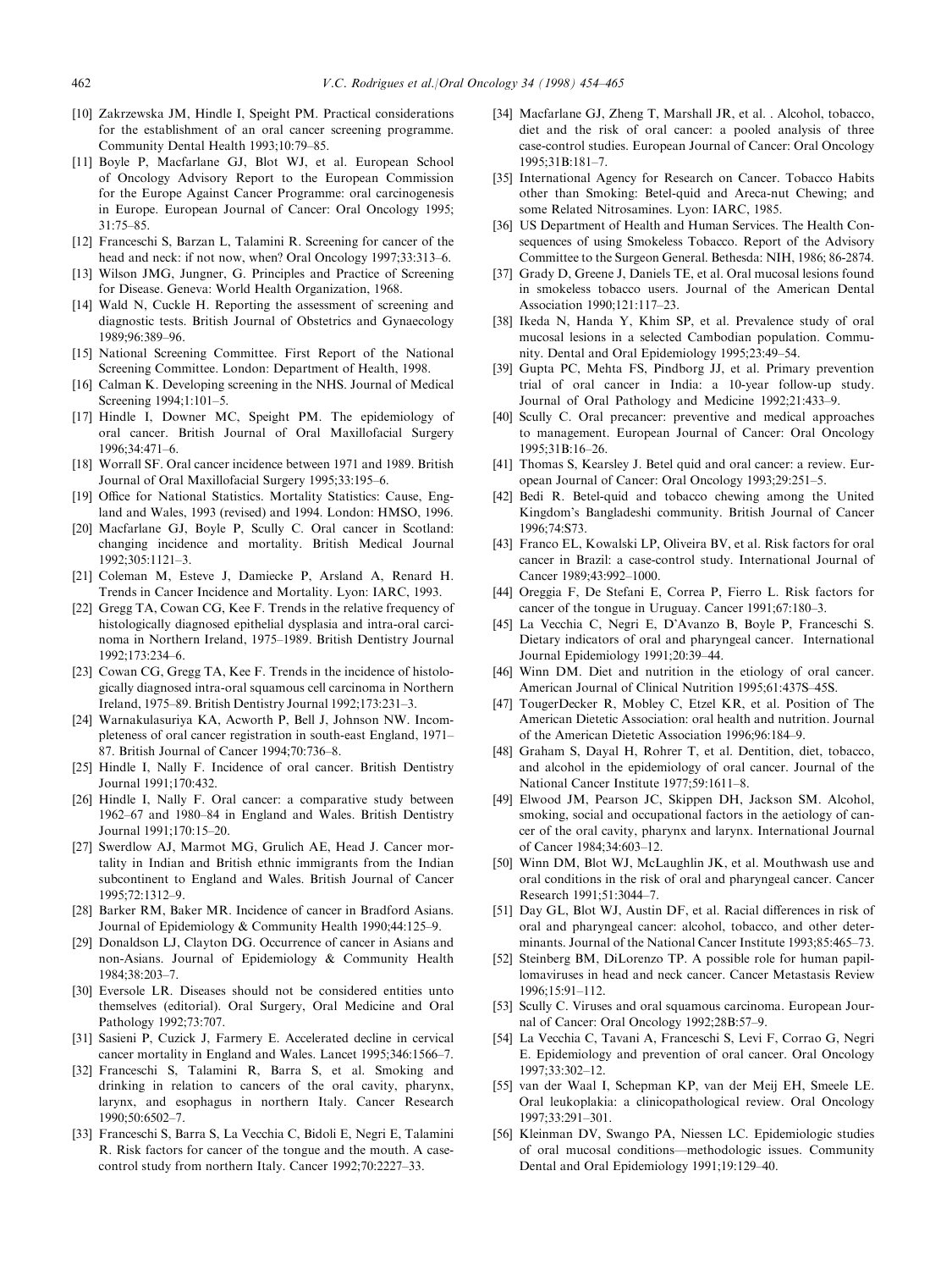- [57] Gluckman JL, Stambrook PJ, Pavelic ZP. Prognostic significance of p53 protein accumulation in early stage T1 oral cavity cancer [letter]. European Journal of Cancer: Oral Oncology 1994;30B:281.
- [58] Axell T, Holmstrup P, Kramer IRH, Pindborg JJ, Shear M. International seminar on oral leukoplakia and associated lesions related to tobacco habits. Community Dentistry and Oral Epidemiology 1984;12:145-54.
- [59] Axell T, Pindborg JJ, Smith CJ, van der Waal I. Oral white lesions with special reference to precancerous and tobacco-related lesions: conclusions of an international symposium held in Uppsala, Sweden, May 18-21 1994. International Collaborative Group on Oral White Lesions. Journal of Oral Pathology and Medicine 1996:25:49-54.
- [60] Mehta FS, Pindborg JJ, Bhonsle RB, Sinor PN. Incidence of oral leucoplakias among 20,358 Indian villagers in a 7-year period. British Journal of Cancer 1976:33:549-54.
- [61] Bouquot JE, Gorlin RJ. Leukoplakia, lichen planus, and other oral keratoses in 23,616 white Americans over the age of 35 years. Oral Surgery, Oral Medicine and Oral Pathology 1986;61:373±81.
- [62] Bouquot JE. Reviewing oral leukoplakia: clinical concepts for the 1990s. Journal of the American Dentistry Association  $1991:122:80-2.$
- [63] Axell T. Occurrence of leukoplakia and some other oral white lesions among 20,333 adult Swedish people. Community Dentistry and Oral Epidemiology 1987;15:46-51.
- [64] Speight PM, Morgan PR. The natural history and pathology of oral cancer and precancer. Community Dental Health 1993; 10:31±41.
- [65] Shafer WG, Waldron CA. Erythroplakia of the oral cavity. Cancer 1975;36:1021-8.
- [66] Shear M. Erythroplakia of the mouth. International Dental Journal 1972;22:460-73.
- [67] Katz HC, Shear M, Altini M. A critical evaluation of epithelial dysplasia in oral mucosal lesions using the Smith-Pindborg method of standardization. Journal of Oral Pathology 1985; 14:476±82.
- [68] Pillai R, Balaram P, Reddiar KS. Pathogenesis of oral submucous fibrosis: relationship to risk factors associated with oral cancer. Cancer 1992:69:2011-20.
- [69] Rajendran R. Oral submucous fibrosis: etiology, pathogenesis, and future research. Bulletin of the WHO 1994;72:985-96.
- [70] Pindborg JJ. Is submucous fibrosis a precancerous condition in the oral cavity? International Dentistry Journal 1972;22:474-80.
- [71] Lamey PJ, Lewis MA. Oral medicine in practice: white patches. British Dentistry Journal 1990;168:147-52.
- [72] Gupta PC, Mehta FS, Daftary DK, et al. Incidence rates of oral cancer and natural history of oral precancerous lesions in a 10 year follow-up study of Indian villagers. Community Dentistry and Oral Epidemiology 1980;8:283-333.
- [73] Eisenberg E, Krutchkoff DJ. Lichenoid lesions of oral mucosa. Diagnostic criteria and their importance in the alleged relationship to oral cancer. Oral Surgery, Oral Medicine amd Oral Pathology 1992;73:699-704.
- [74] Larsson LG, Sandstrom A, Westling P. Relationship of Plummer-Vinson disease to cancer of the upper alimentary tract in Sweden. Cancer Research 1975;35:3308-16.
- [75] Chief Medical Officer of the Department of Health. On the State of the Public Health. London: HMSO, 1995, pp.168-169.
- [76] Sankaranarayanan R. Oral cancer in India: an epidemiologic and clinical review. Oral Surgery, Oral Medicine and Oral Pathology 1990;69:325±30.
- [77] Johnson NW, Ranasinghe AW, Warnakulasuriya KA. Potentially malignant lesions and conditions of the mouth and oropharynx: natural history—cellular and molecular markers of risk. European Journal of Cancer Prevention 1993;2:31-51.
- [78] Lamey P-J. Management options in potentially malignant, malignant oral epithelial lesions. Community Dental Health 1993;10:53±62.
- [79] Marley JJ, Cowan CG, Lamey PJ, Linden GJ, Johnson NW, Warnakulasuriya KAAS. Management of potentially malignant oral mucosal lesions by consultant UK oral and maxillofacial surgeons. British Journal of Oral Maxillofacial Surgery  $1996.34.28 - 36$
- [80] Daftary DK, Murti PR, Bhonsle RB, Gupta PC, Mehta FS, Pindborg JJ. Risk factors and risk markers for oral cancer in high incidence areas of the world. In: Johnson NW, editor. Risk Markers for Oral Diseases, Vol. 2, Oral Cancer: Detection of Patients and Lesions at Risk. Cambridge: Cambridge University Press, 1991, pp. 29-63.
- [81] Langdon JD. Classification and staging. Mouth cancer and jaw tumours. In: Henk JM, Langdon JD, editors. Malignant Tumours of the Mouth, Jaws and Salivary Glands. London: Edward Arnold, 1995, pp. 36-44.
- [82] Lumerman H, Freedman P, Kerpel S. Oral epithelial dysplasia and the development of invasive squamous cell carcinoma. Oral Surgery, Oral Medicine, Oral Pathology, Oral Radiology and Endodontics 1995;79:321-9.
- [83] Waldron CA, Shafer WG. Leukoplakia revisited. A clinicopathologic study 3256 oral leukoplakias. Cancer 1975;  $36.1386 - 92$
- [84] Tradati N, Grigolat R, Calabrese L, et al. Oral leukoplakias: to treat or not? Oral Oncology  $1997;33:317-21$ .
- [85] Sankaranarayanan R, Mathew B. Retinoids as cancer-preventive agents. In: Stewart BW, McGregor D, Kleihues P, editors. Principles of Chemoprevention. Lyon: International Agency for Research on Cancer, 1996, pp. 47-59.
- [86] Sankaranarayanan R, Mathew B, Nair PP, et al. Chemoprevention of cancers of the oral cavity and the head and neck. In: Hakama M, Beral V, Buiatti E, Faivre J, Parkin DM, editors. Chemoprevention in Cancer Control. Lyon: International Agency for Research on Cancer, 1996, pp. 13-25.
- [87] Stich HF, Hornby AP, Mathew B, Sankaranarayanan R, Krishnan Nair M. Response of oral leukoplakias to the administration of vitamin A. Cancer Letters 1988;40:93-101.
- [88] Stich HF, Rosin MP, Hornby AP, Mathew B, Sankaranarayanan R, Nair MK. Remission of oral leukoplakia and micronuclei in tobacco/betel quid chewers treated with beta-carotene and with beta-carotene plus vitamin A. International Journal of Cancer 1988;42:195±9.
- [89] Benner SE, Winn RJ, Lippman SM, et al. Regression of oral leukoplakia with alpha-tocopherol: a community clinical oncology program chemoprevention study. Journal of the National Cancer Institute 1993;85:44-7.
- [90] Mathew B, Sankaranarayanan R, Nair PP, et al. Evaluation of chemoprevention of oral cancer with Spirulina fusiformis. Nutrition and Cancer 1995;24:197-202.
- [91] Bundgaard T, Bentzen SM, Wildt J, Serensen FB, Sogaard H, Nielsen JE. Histopathologic, stereologic, epidemiologic, and clinical parameters in the prognostic evaluation of squamous cell carcinoma of the oral cavity. Head and Neck 1996;18:142-52.
- [92] Bryne M, Eide GE, Lilleng R, Langmark F, Thrane PS, Dabelsteen E. A multivariate study of the prognosis of oral squamous cell carcinomas. Are blood group and hemoglobin new prognostic factors? Cancer 1991;68:1994-8.
- [93] Faye Lund H, Abdelnoor M. Prognostic factors of survival in a cohort of head and neck cancer patients in Oslo. European Journal of Cancer: Oral Oncology 1996;32B:83-90.
- [94] Bundgaard T, Sorensen FB, Gaihede M, Sogaard H, Overgaard J. Stereologic, histopathologic, flow cytometric, and clinical parameters in the prognostic evaluation of 74 patients with intraoral squamous cell carcinomas. Cancer 1992;70:1-13.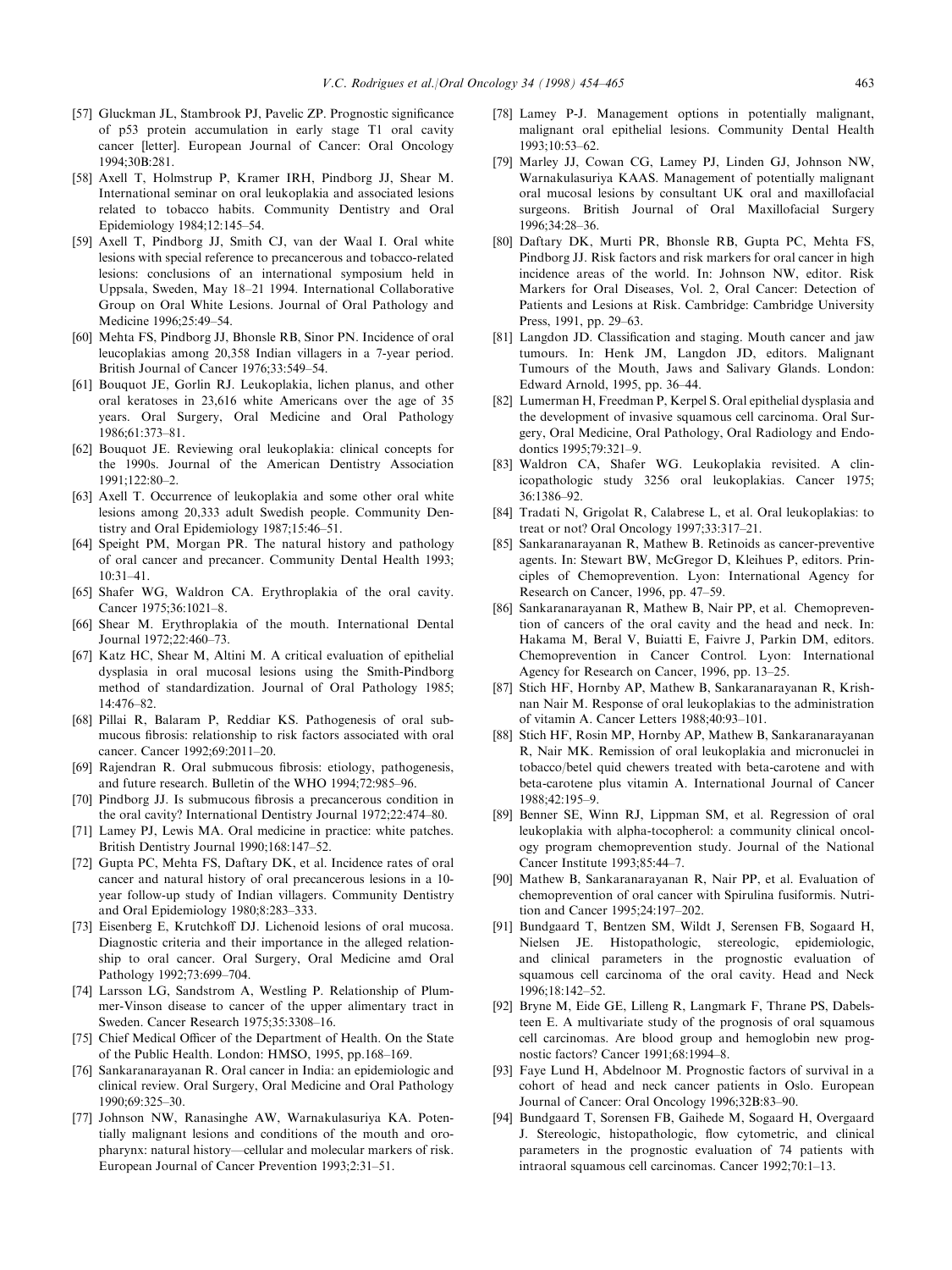- [95] Boffetta P, Merletti F, Magnani C, Terracini B. A populationbased study of prognostic factors in oral and oropharyngeal cancer. European Journal of Cancer: Oral Oncology 1994; 30B:369±73.
- [96] Platz H, Fries R, Hudec M. Prognoses of Oral Cavity Carcinomas: Results of a Multicentric Retrospective Observational Study. Munchen: Carl Hanser Verlag, 1986.
- [97] Beltrami CA, Desinan L, Rubini C. Prognostic factors in squamous cell carcinoma of the oral cavity. A retrospective study of 80 cases. Pathol. Res. Pract. 1992;188:510-6.
- [98] Jones AS. Prognosis in mouth cancer: tumour factors. European Journal of Cancer: Oral Oncology 1994;30:8-15.
- [99] Woolgar JA, Scott J, Vaughan ED, Brown JS, West CR, Rogers S. Survival, metastasis and recurrence of oral cancer in relation to pathological features. Ann. R. Coll. Surg. Engl. 1995;  $77.325 - 31$
- [100]Melchiorri C, Cattini L, Lalli E, Campobassi A, Marchetti C, Facchini A. DNA ploidy analysis of squamous cell carcinoma of the oral and maxillofacial region.Clinical and pathological correlations. Oral Surgery, Oral Medicine and Oral Pathology 1996;82:308±14.
- [101]Antoniades DZ, Styanidis K, Papanayotou P, Trigonidis G. Squamous cell carcinoma of the lips in a northern Greek population. Evaluation of prognostic factors on 5-year survival rate— I. European Journal of Cancer: Oral Oncology 1995;31:333-9.
- [102]Hosal IN, Onerci M, Kaya S, Turan E. Squamous cll carcinoma of the lower lip. American Journal of Otolaryngology 1992;  $13.363 - 5$ .
- [103]Mashberg A, Samit AM. Early detection, diagnosis, and management of oral and oropharyngeal cancer. CA: A Cancer Journal for Clinicains 1989;39:67-88.
- [104]Guggenheimer J, Verbin RS, Johnson JT, Horkowitz CA, Myers EN. Factors delaying the diagnosis of oral and oropharyngeal carcinomas. Cancer 1989;64:932-5.
- [105]Wildt J, Bundgaard T, Bentzen SM. Delay in the diagnosis of oral squamous cell carcinoma. Clinical Otolaryngology 1995;20:21±5.
- [106]Kowalski LP, Franco EL, Torloni H, et al. Lateness of diagnosis of oral and oropharyngeal carcinoma: factors related to the tumour, the patient and health professionals. European Journal of Cancer: Oral Oncology 1994;30:167-73.
- [107]Jovanovic A, Kostense PJ, Schulten EAJMB, van der Waal I. Delay in diagnosis of oral squamous cell carcinoma; a report from The Netherlands. European Journal of Cancer: Oral Oncology 37;28B;1992.
- [108]Pogrel MA. The dentist and oral cancer in the north east of Scotland. British Dentistry Journal 1974;137:15-20.
- [109]Scully C, Malamos D, Levers BGH, Porter SR, Prime SS. Sources and patterns of referrals of oral cancer: role of general practitioners. British Medical Journal 1986;293:599-601.
- [110]Worrall SF, Corrigan M. An audit of one surgeon's experience of oral squamous cell carcinoma using computerised malignancy database. Annals of the Royal College of Surgeons of England (London) 1995;77:332-6.
- [111]Schnetler JF. Oral cancer diagnosis and delays in referral. British Journal of Oral Maxillofacial Surgery 1992;30:210-3.
- [112]Goodman HS, Yellowitz JA, Horowitz AM. Oral cancer prevention. The role of family practitioners. Archives of Family Medicine 1995;4:628-36.
- [113]Downer MC, Evans AW, Hughes Hallet CM, Jullien JA, Speight PM, Zakrzewska JM. Evaluation of screening for oral cancer and precancer in a company headquarters. Community Dentistry and Oral Epidemiology 1995;23:84-8.
- [114]Field EA, Morrison T, Darling AE, Parr TA, Zakrzewska JM. Oral mucosal screening as an integral part of routine dental care. British Dentistry Journal 1995;179:262-6.
- [115]Jullien JA, Zakrzewska JM, Downer MC, Speight PM. Atten-

dance and compliance at an oral cancer screening programme in a general medical practice. European Journal of Cancer: Oral Oncology 1995;31B:202-6.

- [116]Talamini R, Barzan L, Franceschi S, Caruso G, Gasparin A, Comoretto R. Determinants of compliance with an early detection programme for cancer of the head and neck in north-eastern Italy. European Journal of Cancer: Oral Oncology 1994;30B:415-8.
- [117]Ikeda N, Downer MC, Ishii T, Fukano H, Nagao T, Inoue K. Annual screening for oral cancer and precancer by invitation to 60-year-old residents of a city in Japan. Community Dental Health 1995;12:133-7.
- [118]Jullien JA, Downer MC, Zakrzewska JM, Speight PM. Evaluation of a screening test for the early detection of oral cancer and precancer. Community Dental Health 1995;12:3-7.
- [119]Speight PM, Elliott AE, Jullien JA, Downer MC, Zakzrewska JM. The use of artificial intelligence to identify people at risk of oral cancer and precancer. British Dentistry Journal 1995;  $179.382 - 7$
- [120]Epstein JB, Scully C, Spinelli J. Toluidine blue and Lugol's iodine application in the assessment of oral malignant disease and lesions at risk of malignancy. Journal of Oral Pathology and Medicine 1992;21:160-3.
- [121]Warnakulasuriya KAASW. Sensitivity and specificity of OraScan toluidine blue mouthrinse in the detection of oral cancer and precancer. Journal of Oral Pathology and Medicine 1996; 25:97±103.
- [122]Rosenberg D, Cretin S. Use of meta-analysis to evaluate tolonium chloride in oral cancer screening. Oral Surgery, Oral Medicine and Oral Pathology 1989;67:621-7.
- [123]Warnakulasuriya S, Pindborg JJ. Reliability of oral precancer screening by primary health care workers in Sri Lanka. Community Dental Health 1990;7:73-9.
- [124]Warnakulasuriya KA, Ekanayake AN, Sivayoham S, et al. Utilization of primary health care workers for early detection of oral cancer and precancer cases in Sri Lanka. Bull. WHO 1984; 62:243±50.
- [125]Warnakulasuriya KA, Nanayakkara BG. Reproducibility of an oral cancer and precancer detection program using a primary health care model in Sri Lanka. Cancer Detection and Prevention 1991;15:331±4.
- [126]Mehta FS, Gupta PC, Bhonsle RB, Murti PR, Daftary DK, Pindborg JJ. Detection of oral cancer using basic health workers in an area of high oral cancer incidence in India. Cancer Detecttio and Prevention  $1986;9:219-25$ .
- [127]Mathew B, Sankaranarayanan R, Wesley R, Joseph A, Krishnan Nair M. Evaluation of utilisation of health workers for secondary prevention of oral cancer in Kerala, India. European Journal of Cancer: Oral Oncology 1995;31:193-6.
- [128]Mathew B, Sankaranarayanan R, Sunilkumar KB, Kuruvila B, Pisani P, Nair MK. Reproducibility and validity of oral visual inspection by trained health workers in the detection of oral precancer and cancer. British Journal of Cancer 1997; 76:390±4.
- [129]Garrote LF, Sankaranarayanan R, Anta JJL, Salva AR, Parkin DM. An evaluation of the oral cancer control program in Cuba. Epidemiology 1995;6:428-31.
- [130]Santana JC, Delgado L, Miranda J, Sanchez M. Oral Cancer Case Finding Program (OCCFP). Oral Oncology 1997;33:10-2.
- [131]Mathew B, Sankaranarayanan R, Wesley R, Nair MK, Evaluation of mouth self-examination in the control of oral cancer. British Journal of Cancer 1995;71:397-9.
- [132]Ogden GR, Cowpe JG, Chisholm DM. Cost of oral screening. Lancet 1991:337:920-1.
- [133]Downer MC, Jullien JA, Speight PM. An interim determination of health gain from oral cancer and precancer screening: 2. developing a model of population screening. Community Dental Health 1997;14:227-32.